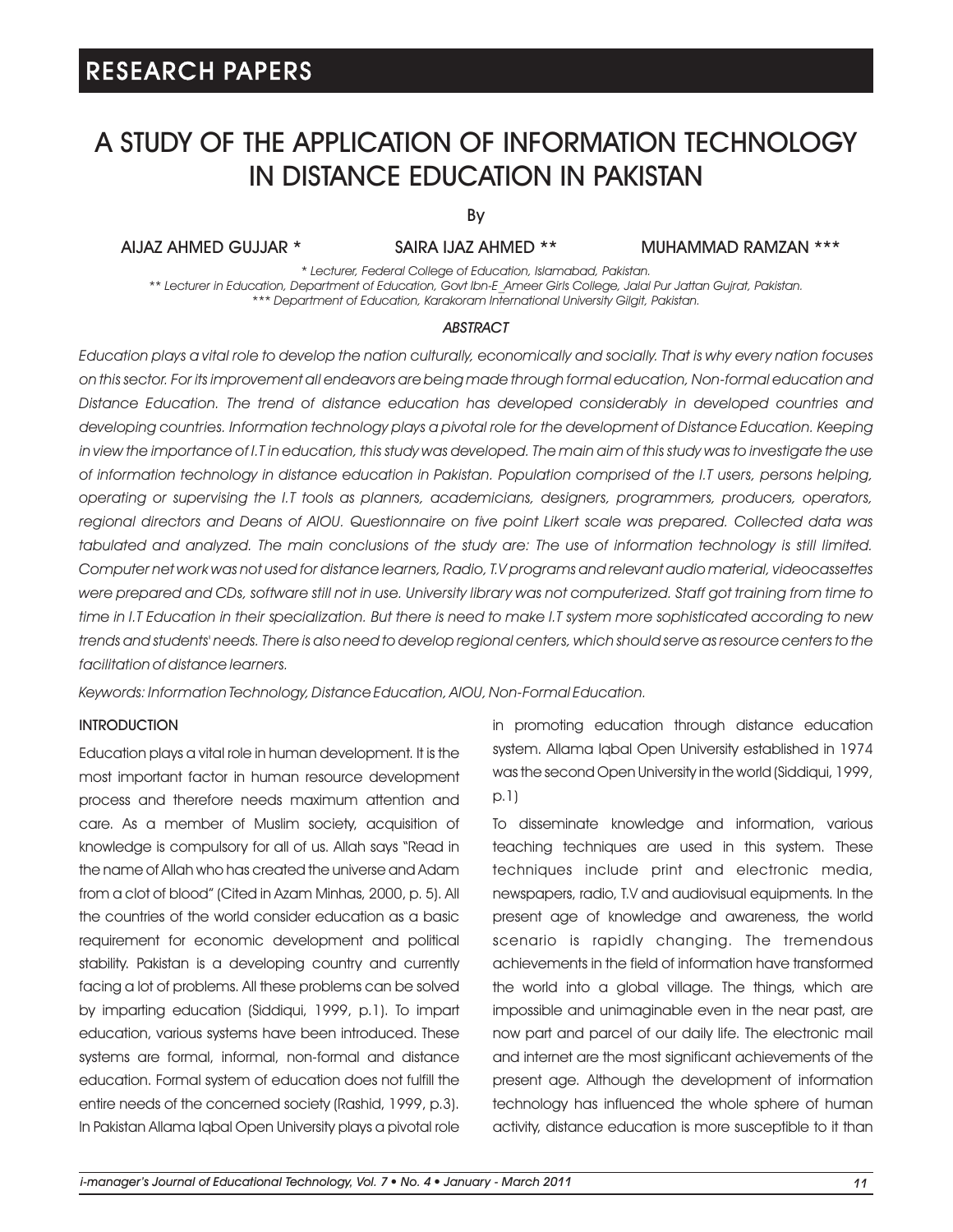the formal system of education. It is very easy for distance learners to make the best use of information techniques. Now to be familiar with the term information technology let us see the definitions.

The whole gamut of computer and communication is the subject of information technology. It includes all activities, connecting with fabricating of computers; producing peripherals, spheres and accessories and developing software dealing with collection, processing transmitting and presenting of data in the form of meaningful information in any medium. The data may relate to any walk of life (Banerjee, 1996, p. 98).

Technology is involved in acquiring, storing, processing and distributing information by electronic means "including radio, television, telephone, computer" (Khana Anil, 1994,p.176).

"Information technology that merges computing with high speed communications links carrying data, sound and video" (Williams, 1999, p.41).

It means that information technology provides rapid, latest and accurate information in very limited time. By using this modern technique efficiently, standard can be achieved. It helps to eradicate the problems of distance learners and makes teaching learning process most effective and fruitful.

To achieve this standard and strengthening the distance education system different latest tools of information technology (computer, software, internet, email, web page, CD room, online services, phone, fax, voice and video communications. satellite, teleconferencing, radio and T.V programs, LAN, WAN projects, Computerized library) can be used in each module of the university.

Information technology is divided into two parts, first hard ware and second software. Hardware is concerned with physical classification of all devices and software is concerned with services and applications. Main emphasis is laid on databases, web services, internet and online services.

## Objectives of The Study

This study was based on the following objectives:

To identify the use of information technology in the

university courses at different levels.

- To highlight the problems of AIOU in the application of information technology in its system.
- To suggest some recommendations for the improvement and uplift of information technology in distance education.

### Research Methodology

## *Population and Sampling*

Population of the study consisted of all the planners, academicians, producers and regional directors of Allama Iqbal Open University. One hundred from all the categories were taken as the sample of the study.

## *Research Tool Development and Data Collection*

Since the study was descriptive in nature, survey approach was considered appropriate to collect data. For this purpose, one questionnaire consisting of 33 items on five points (Likert Scale) was developed. The reliability of the questionnaire was 0.987(Cronbach's Alpha).

### *Administration of Research Tool*

The finalized questionnaire was administered on the selected sample personally as well by some contacts. (Whole sample responded).

### Data Analysis

Data collected through questionnaire were coded and analyzed by utilizing SPSS XII in terms of Mean scores, Standard deviation and taking the test value 3.5 ran independent sample t-test. Scale values assigned to each of the five responses were as follows.

Level of Agreement Scale Value SA 5  $A$  4 UNC 3 DA 2 SDA 1

## Findings

Data collected through the questionnaire was analyzed in terms of mean, standard deviation, and standard error of mean and one sample t-test by taking test value 3.5. The findings drawn out from the data analysis are given below.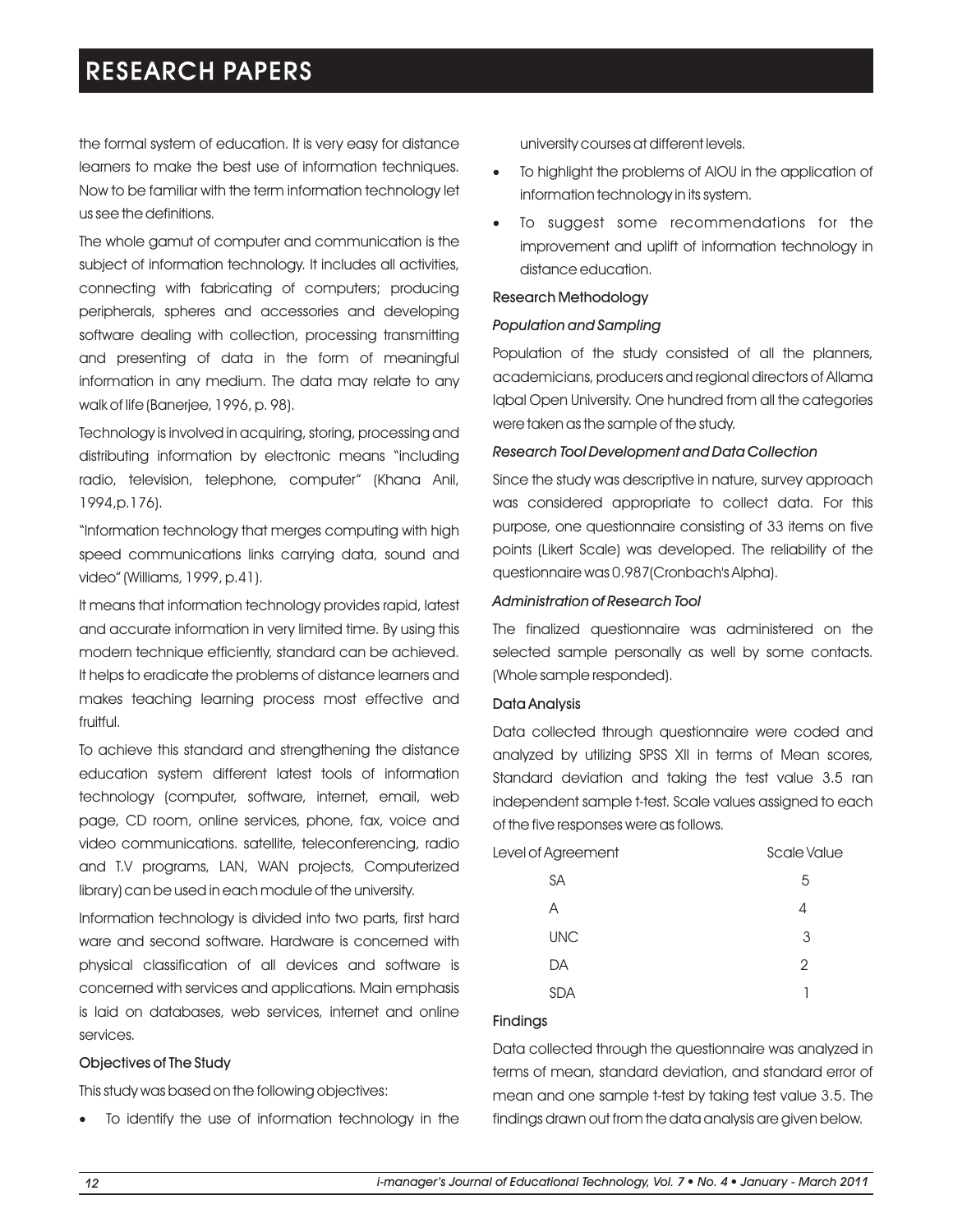It is evident from Table 1 that mean score is significantly lower than the test value, and there is a significant difference, which shows that the data and basic information are not provided by computer to the distance learners.

Table 2 shows that mean score is significantly lower than the test value on regional offices connected through computer network. So it can be concluded that all the offices and regional offices are not connected through the computer network.

Table 3 indicates that mean score is significantly lower than the test value which shows that relevant material is not available as CDs and Cassettes.

Table 4 indicates that mean score is greater than test value but not significant which shows that almost all the information about admission programs and fee structure is available on web.

It is revealed from Table 5 that mean score is significantly lower than the test value it means that Tele/video conferencing opportunities are not sufficiently available at all levels.

Table 6 shows that the mean score is not significantly lower than the test value and hence it shows that Email facility is

| Variable                                                                                    |          | Mean Std. Deviation Mean t-value P-value | Std. Error |           |     |
|---------------------------------------------------------------------------------------------|----------|------------------------------------------|------------|-----------|-----|
| The computer provides<br>all the data and basic<br>information to the<br>distance learners. | 100 2.32 | 1.109                                    | .111       | $-10.640$ | nnn |

Table1. Showing the mean score on provision of data through computer

| Variable                                                                                 | N |          | Mean Std. Deviation Mean | Std. Error |        | t-value P-value |
|------------------------------------------------------------------------------------------|---|----------|--------------------------|------------|--------|-----------------|
| All the offices and<br>regional offices are<br>connected through<br>the computer network |   | 100 2.88 | 1.094                    | .109       | -5.666 | നന              |

#### Table 2. Showing the mean score on computer network facility to connect all offices

| Variable                                                                                                         | N |          | Mean Std. Deviation Mean | Std. Error |        | t-value P-value |
|------------------------------------------------------------------------------------------------------------------|---|----------|--------------------------|------------|--------|-----------------|
| Concerning all<br>educational program<br>(relevant material) is<br>available as CDs and<br>audio video cassettes |   | 100 2.86 | 1.045                    | .104       | -6.126 | നന              |

Table 3. Showing the mean score on availability of relevant material through CDs and cassettes

| Variable                                                                                       |          | N Mean Std. Deviation Mean t-value P-value | Std. Error |      |      |
|------------------------------------------------------------------------------------------------|----------|--------------------------------------------|------------|------|------|
| All the information<br>about admission<br>programs and fee<br>structure is available<br>on web | 100 3.54 | 1.141                                      | .114       | .351 | .727 |

|  |                        | Table 4. Showing the mean score on provision of |
|--|------------------------|-------------------------------------------------|
|  | all information on web |                                                 |

| Variable                                                                                       | N. |          | Mean Std. Deviation Mean | Std. Error |          | t-value P-value |
|------------------------------------------------------------------------------------------------|----|----------|--------------------------|------------|----------|-----------------|
| Tele/video<br>conferencing<br>opportunities<br>sufficiently available<br>at each level/courses |    | 100 2.20 | 1.064                    | .106       | $-12.22$ | .nnn            |

Table 5. Showing the mean score on availability of tele/video conferencing opportunities

| Variable                                                             | N. |          | Mean Std. Deviation Mean | Std. Error |         | t-value P-value |
|----------------------------------------------------------------------|----|----------|--------------------------|------------|---------|-----------------|
| Email facility is<br>available at each<br>activity of the university |    | 100 3.40 | 1.223                    | .122       | $-.818$ | .415            |

#### Table 6. Showing the mean score on availability of Email facility at each activity

approximately available at each activity of the university.

From Table 7 it is indicated that the mean score is significantly lower than the test value where it concludes that Information and counseling are not provided to the students through online services, internet and databases.

It is evident from Table 8 that mean score is significantly lower than the test value, which shows that students are not facilitated through AIOU computerized library.

It is evident from Table 9 that mean score is significantly lower than the test value, which shows that Computer is not frequently used in the system of distance teaching/ learning.

Table 10 shows that the overall mean score on Telecommunication and Computer Facilities is significantly lower than the test value. Hence it can be concluded that telecommunication and computer facilities are not

| Variable                                                                                                                    | N |          | Mean Std. Deviation Mean t-value P-value | Std. Error |          |      |
|-----------------------------------------------------------------------------------------------------------------------------|---|----------|------------------------------------------|------------|----------|------|
| Information and<br>counseling are<br>provided to the<br>students through<br>online services,<br>internet and databases etc. |   | 100 2.78 | 1.194                                    | .119       | $-6.030$ | .000 |

Table 7. Showing the mean score on provision of online services for information and counseling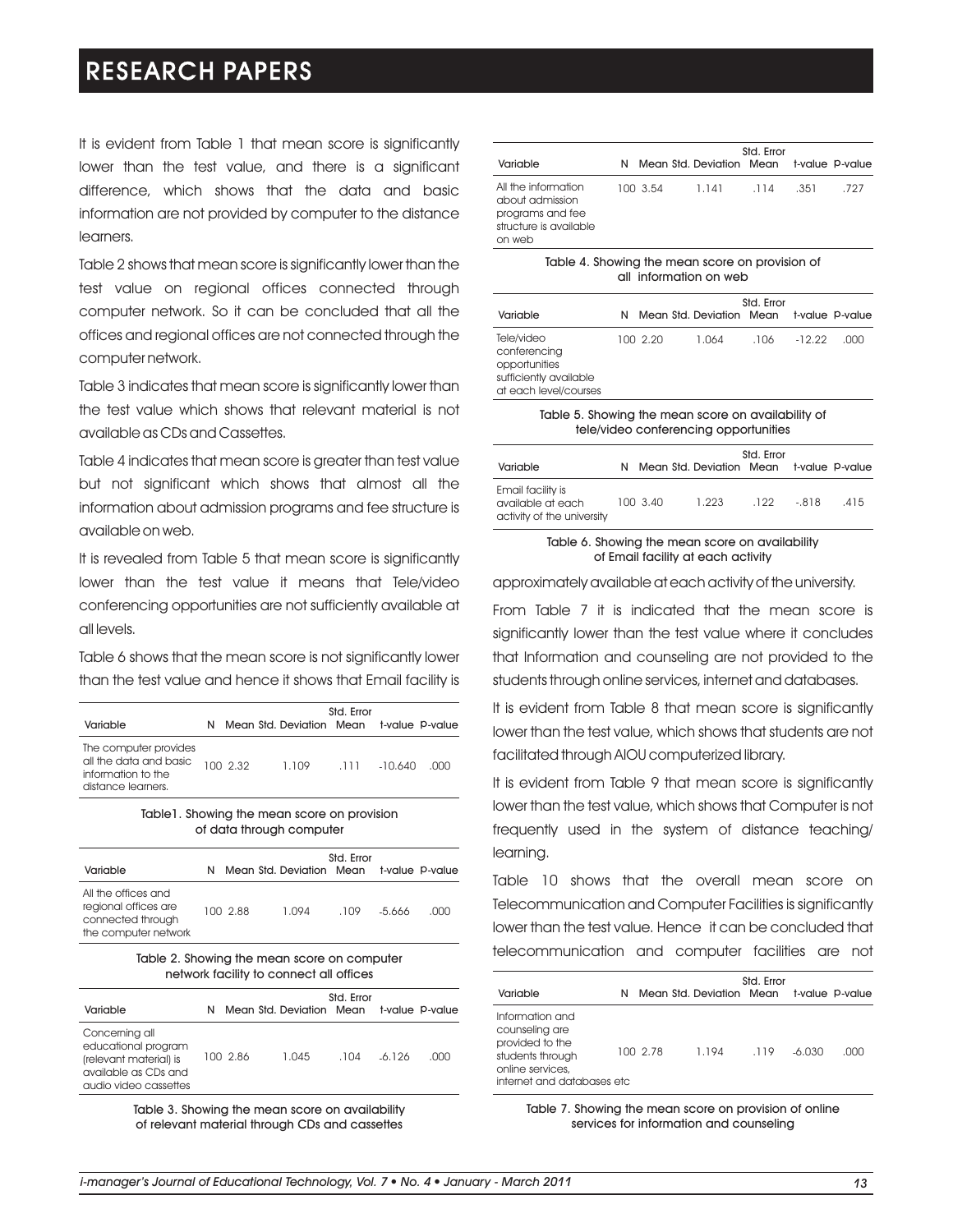| Variable                                                                          | N |          | Mean Std. Deviation Mean | Std. Error |          | t-value P-value |  |  |
|-----------------------------------------------------------------------------------|---|----------|--------------------------|------------|----------|-----------------|--|--|
| AIOU computerized<br>library facilitates the<br>distance learners                 |   | 100 2.60 | 1.101                    | .110       | $-8.175$ | .000            |  |  |
| Table 8. Showing the mean score on computerized<br>library facility to learners   |   |          |                          |            |          |                 |  |  |
| Variable                                                                          | Ν |          | Mean Std. Deviation Mean | Std. Error |          | t-value P-value |  |  |
| Computer is frequently<br>used in the system of<br>distance teaching/<br>learning |   | 100 2.89 | 1.163                    | .116       | $-5.247$ | .000            |  |  |

#### Table 9. Showing the mean score on using computer in the system of distance education

provided properly to the students of distance education.

Table 11 shows that the mean score is significantly lower than the test value, which shows that Radio programs are not prepared for almost all courses at each level.

It is evident from Table 12 that the mean score is significantly lower than the test value, which shows that almost all Radio programs are not updated according to the students needs.

Table 13 shows that the mean score is significantly lower than the test value which shows that T.V programs are not almost prepared and telecasted for each course to enhance the learning interest of distance learners.

It is evident from Table 14 that mean score is significantly lower than the test value, which shows that Broadcast

| Variable                                               | N | Mean | Std.<br>Deviation                | Std. Error | Mean t-value P-value |
|--------------------------------------------------------|---|------|----------------------------------|------------|----------------------|
| Telecommunication<br>and Computer<br><b>Facilities</b> |   |      | 100 25.4700 9.71249 97125 -6.209 |            | ാററ                  |

Table 10. Showing the over all mean score on Telecommunication and Computer Facilities

| Variable                                                        |          | Mean Std. Deviation Mean | Std. Error |          | t-value P-value |
|-----------------------------------------------------------------|----------|--------------------------|------------|----------|-----------------|
| Radio programs are<br>prepared for all<br>courses at each level | 100 0.03 | 1.105                    | -111       | $-4.253$ | .nnn            |

#### Table 11. Showing the mean score on preparation of radio programs for all courses

| Variable                                                         |          | Mean Std. Deviation Mean | Std. Error |        | t-value P-value |
|------------------------------------------------------------------|----------|--------------------------|------------|--------|-----------------|
| Radio programs are<br>updated according<br>to the students needs | 100 3.36 | 1.168                    | .117       | -1.199 | .234            |

Table 12. Showing the mean score on updating radio programs according to students needs

media is not used sufficiently from basic to master level.

Results obtained from Table 15 indicates that there is a significant difference between the mean score and test value, in which the mean score is significantly lower, and hence it can be concluded that radio and T.V programs are not used mostly to facilitate students of distance education.

It is revealed from Table 16 that the mean score is significantly lower than the test value which shows that basic knowledge about I.T is not included at all levels of study.

It is evident from Table 17 that mean score is significantly lower than the test value, which shows that at AIOU I.T infrastructure is not developed according to the students needs.

It is concluded from Table 18 that the mean score is significantly lower than the test value which shows that the I.T personnel do not get proper training time to time about

|                                                                                                                                    |   |          |                                          | Std. Error |          |    |
|------------------------------------------------------------------------------------------------------------------------------------|---|----------|------------------------------------------|------------|----------|----|
| Variable                                                                                                                           | N |          | Mean Std. Deviation Mean t-value P-value |            |          |    |
| T.V programs are also<br>prepared and<br>telecasted for each<br>course to enhance<br>the learning interest of<br>distance learners |   | 100 3.09 | 1.102                                    | .110       | $-3.721$ | നന |

Table 13. Showing the mean score on enhancing students learning through T.V programs

| Variable                                                              |          | N Mean Std. Deviation Mean t-value P-value | Std. Error |          |      |
|-----------------------------------------------------------------------|----------|--------------------------------------------|------------|----------|------|
| Broadcast media is<br>used sufficiently from<br>basic to master level | 100 2.88 | 1.066                                      | .107       | $-5.815$ | .nnn |

#### Table 14. Showing the mean score on use of Broadcast media from basic to masters

| Variable                                                    | N | Mean | Std.<br>Deviation   | Std. Error    | Mean t-value P-value |
|-------------------------------------------------------------|---|------|---------------------|---------------|----------------------|
| Information about<br>Application Of Radio<br>& T.V Programs |   |      | 100 12.3600 4.31001 | .43100 -3.805 | .nnn                 |

#### Table 15. Showing the over all mean score on Information about Application of Radio T. V Programs

| Variable                                                                  |          | Mean Std. Deviation Mean t-value P-value | Std. Error |               |  |
|---------------------------------------------------------------------------|----------|------------------------------------------|------------|---------------|--|
| <b>Basic knowledge about</b><br>I.T is included at all<br>levels of study | 100 2.24 | 1.006                                    | .101       | $-12.522$ 000 |  |

Table 16. Showing the mean score on including basic knowledge of I.T at all levels of study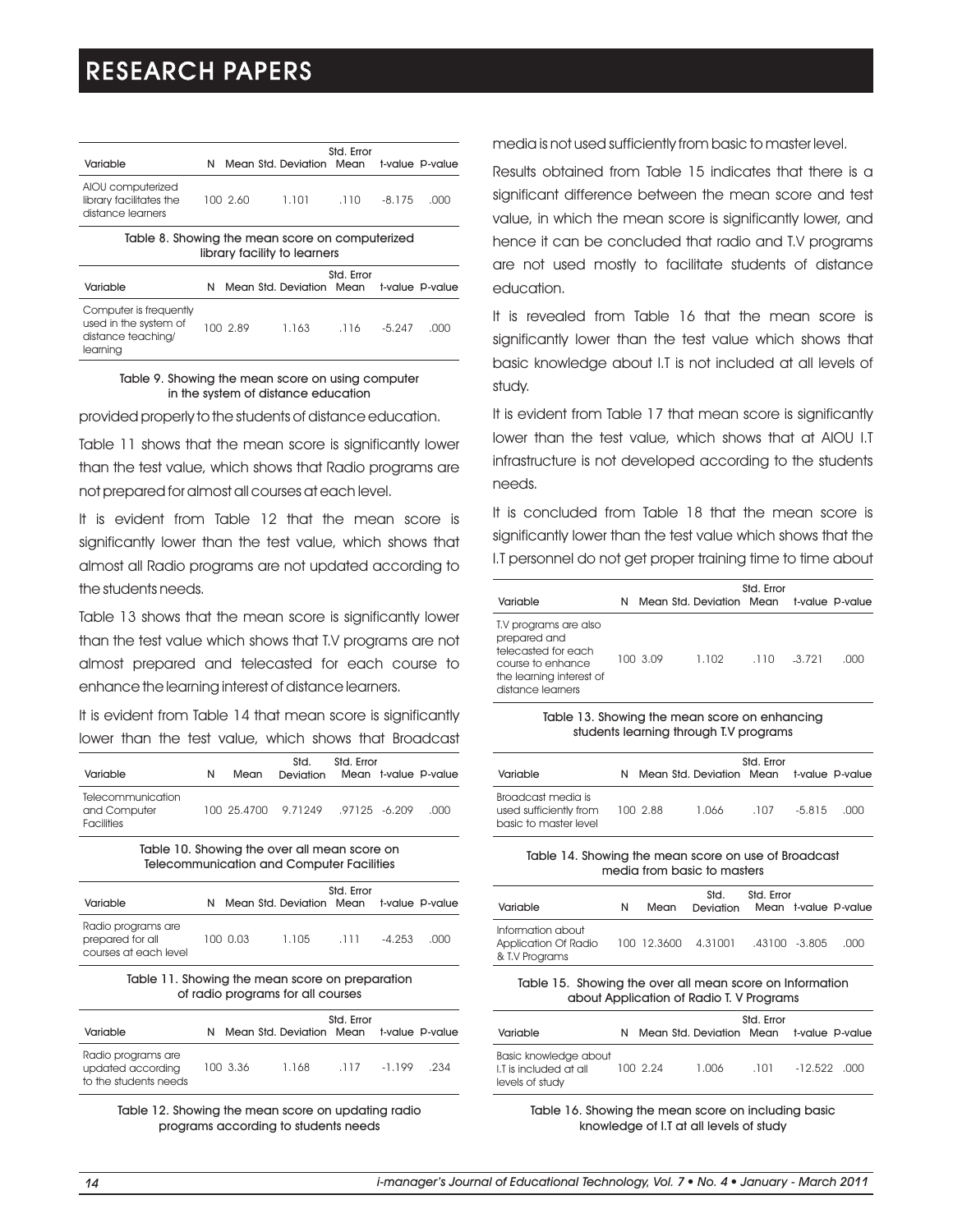### their profession.

It is evident by the Table 19 that the mean score is not significantly lower than the test value which indicates that the AIOU system is approximately designed according to the future needs.

It is concluded by Table 20 that mean score is not significantly lower than the test value it shows that Lack of funds is not the biggest problem to establish proper I.T structure.

Over all mean score from Table 21 indicate that there is a significant difference between the mean score and table value. Mean score is significantly lower than table value. This shows that IT infrastructure is in not good and AIOU is not focusing much on IT infrastructure reforms for the students of distance education.

From Table 22 it is revealed that mean score is significantly higher than test value it is concluded that I.T is quickest way of disseminating knowledge.

It is evident by Table 23 that mean score is significantly

| Variable                                                        | N |          | Mean Std. Deviation Mean | Std. Error |        | t-value P-value |
|-----------------------------------------------------------------|---|----------|--------------------------|------------|--------|-----------------|
| Radio programs are<br>prepared for all<br>courses at each level |   | 100 2.96 | 1.180                    | .118       | -4.576 | .nnn            |

Table 17. Showing the mean score on developing I.T infrastructure according to students needs

| Variable                                                                 | N |          | Mean Std. Deviation Mean | Std. Error |        | t-value P-value |
|--------------------------------------------------------------------------|---|----------|--------------------------|------------|--------|-----------------|
| The I.T personnel get<br>training time to time<br>about their profession |   | 100 3.20 | 1.206                    | .121       | -2.487 | .015            |

Table 18. Showing the mean score on training of personnel

| Variable                                                        |          | N Mean Std. Deviation Mean t-value P-value | Std. Error |            |  |
|-----------------------------------------------------------------|----------|--------------------------------------------|------------|------------|--|
| The AIOU system is<br>designed according<br>to the future needs | 100 3.35 | 1.140                                      | .114       | -1.315 191 |  |

Table 19. Showing the mean score on designing system according to future needs

| Variable                                                                     |          | N Mean Std. Deviation Mean | Std. Error |          | t-value <b>P-value</b> |
|------------------------------------------------------------------------------|----------|----------------------------|------------|----------|------------------------|
| Lack of funds is the<br>biggest problem to<br>establish proper I.T structure | 100 3.23 | 1.469                      | .147       | $-1.838$ | 069                    |

Table 20. Showing the over all mean score on lack of funds not a problem for IT infrastructure

| Variable                            | N | Mean | Std.<br>Deviation Mean t-value P-value | Std. Frror |      |
|-------------------------------------|---|------|----------------------------------------|------------|------|
| <b>IT Infrastructure</b><br>Reforms |   |      | 100 14.9800 5.78396 .57840 -4.357      |            | .nnn |

| Table 21. Showing the over all mean score on |                            |  |  |
|----------------------------------------------|----------------------------|--|--|
|                                              | I.T Infrastructure Reforms |  |  |

higher than test value which shows that the I.T tools are helpful to minimize the financial restraints of the distance learner and university itself.

It is concluded by Table 24 that the mean score is significantly greater than the test value and hence, it shows that the I.T tools are of extensive help for the students of remote areas to solve their problems.

It is evident by Table 25 that there is a great difference between mean score and test values and mean score is significantly higher than test value. It is concluded that the I.T can play a vital role to organize the evaluation system in AIOU.

It is revealed by Table 26 that mean score is significantly higher than test value which shows that Quality of education in distance learners can be improved through I.T techniques.

It is evident by Table 27 that there is a great difference between mean score and test values and mean score is

| Variable                                             | N. |          | Mean Std. Deviation Mean | Std. Error |        | t-value P-value |
|------------------------------------------------------|----|----------|--------------------------|------------|--------|-----------------|
| I.T is quickest way<br>of disseminating<br>knowledge |    | 100 4.50 | .541                     | .054       | 18.476 |                 |

#### Table 22. Showing the mean score on disseminating knowledge through I.T

| Variable                                                                                                                 | N |          | Mean Std. Deviation Mean | Std. Error |        | t-value <b>P</b> -value |
|--------------------------------------------------------------------------------------------------------------------------|---|----------|--------------------------|------------|--------|-------------------------|
| The I.T tools are helpful<br>to minimize the<br>financial restraints of<br>the distance learner<br>and university itself |   | 100 4.22 | .629                     | .063       | 11.448 | .nnn                    |

#### Table 23. Showing the mean score on helpfulness of I.T tools

| Variable                                                                                              | N |          | Mean Std. Deviation Mean | Std. Error |       | t-value <b>P</b> -value |
|-------------------------------------------------------------------------------------------------------|---|----------|--------------------------|------------|-------|-------------------------|
| The I.T tools are of<br>extensive help for the<br>students of remote<br>areas to solve their problems |   | 100 3.72 | 1.026                    | .103       | 2.145 | .034                    |

Table 24. Showing the mean score on helpfulness of I.T tools for remote area students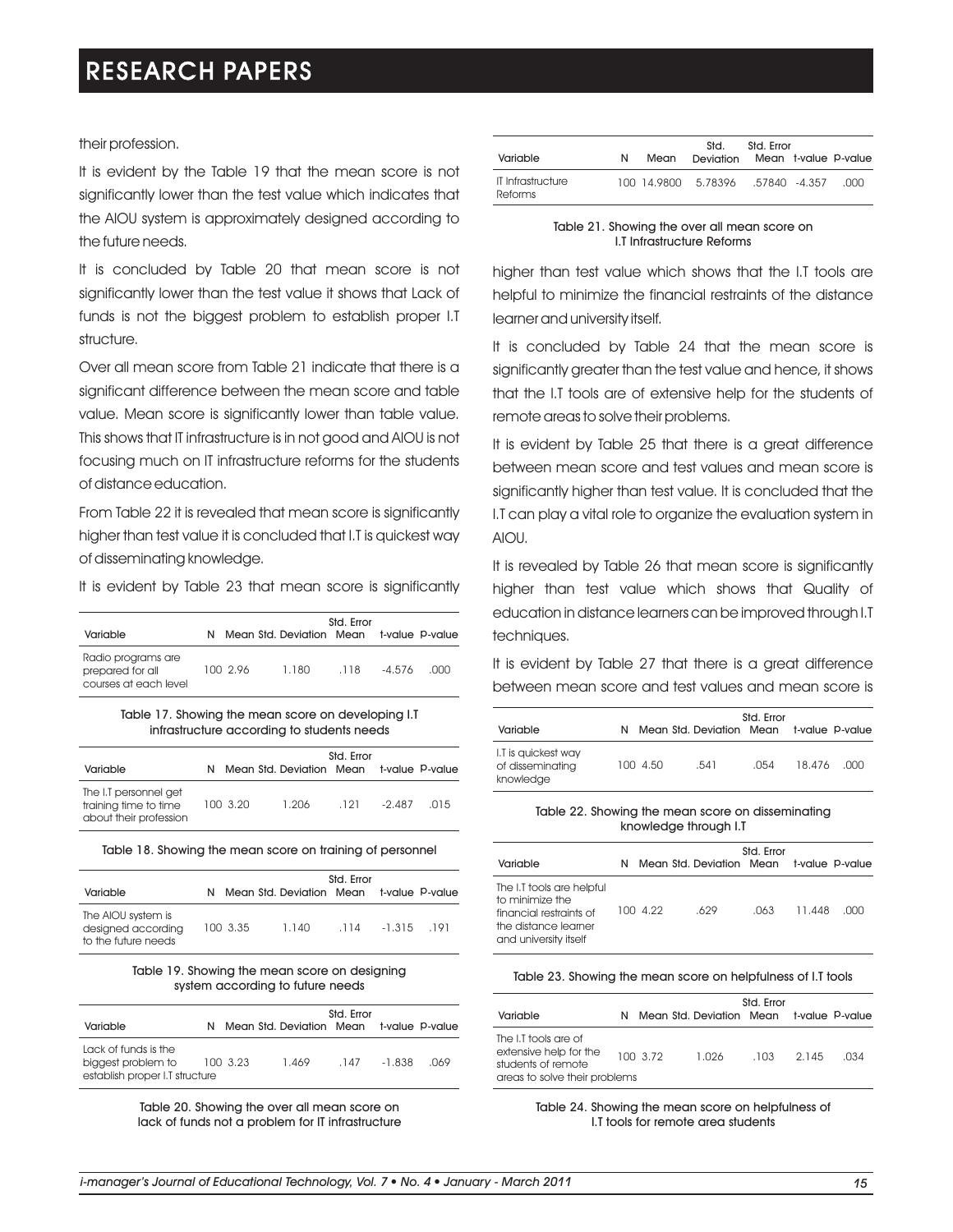| Variable                                                                         | N |          | Mean Std. Deviation Mean | Std. Error |       | t-value P-value |
|----------------------------------------------------------------------------------|---|----------|--------------------------|------------|-------|-----------------|
| The I.T can play a<br>vital role to organize<br>the evaluation system<br>in AIOU |   | 100 4.09 | .668                     | .067       | 8.831 | .000            |

Table 25. Showing the mean score on role of I.T to organize evaluation system

significantly higher than test value. It is concluded that I.T is helpful to buildup a student - teacher cooperation.

Results from Table 28 shows that mean score is significantly higher than test value which concludes that I.T is widely applicable to administrative / managerial activity.

Results in the Table 29 indicate that there is a significant difference between the mean score and the table value. Mean score is significantly greater than table value and this reveals that IT is helpful to uplift the standard of distance education in future.

## **Discussion**

Mean score on provision of data through computer reveals

| Variable                                                                                  | N |          | Mean Std. Deviation Mean | Std. Error |       | t-value P-value |
|-------------------------------------------------------------------------------------------|---|----------|--------------------------|------------|-------|-----------------|
| Quality of education<br>in distance learners<br>can be improved<br>through I.T techniques |   | 100 4.29 | .795                     | .N8O       | 9.936 | .000            |

Table 26. Showing the mean score on improving quality of education through I.T

| Variable                                                        | N |          | Mean Std. Deviation Mean t-value P-value | Std. Error |       |      |
|-----------------------------------------------------------------|---|----------|------------------------------------------|------------|-------|------|
| I.T is helpful to buildup<br>a student - teacher<br>cooperation |   | 100 4.12 | .956                                     | .096       | 6.482 | .nnn |

#### Table 27. Showing the mean score on helpfulness of I.T to buildup student-teachers cooperation

| Variable                                                               |          | Mean Std. Deviation Mean | Std. Error | t-value P-value |       |
|------------------------------------------------------------------------|----------|--------------------------|------------|-----------------|-------|
| I.T is widely applicable<br>to administrative /<br>managerial activity | 100 4.49 | .674                     | .067       | 14.686          | . വാവ |

#### Table 28. Showing the mean score on application of I.T to administrative/managerial activity

| Variable                                   | N | Mean | Std.<br>Deviation                 | Std. Error | Mean t-value P-value |
|--------------------------------------------|---|------|-----------------------------------|------------|----------------------|
| Helpfulness Of IT<br>in Distance Education |   |      | 100 29.4300 4.90980 .49098 10.041 |            | . NUU                |

Table 29. Showing the over all mean score on helpfulness of I.T in distance education

that mean score is significantly lower than the test value, which shows that the data and basic information are not provided by computer to the distance learners (Table 1).

Regarding computer network facility, mean score is significantly lower than the test value on regional offices is connected through computer network. So it can be concluded that all the offices and regional offices are not connected through the computer network (Table 2).

As far availability of relevant material through CDs and cassettes is concerned, mean score is significantly lower than the test value, which shows that relevant material is not available as CDs and Cassettes (Table 3).

Results on provision of all information on web (Table 4) indicates that mean score is slightly greater than test value which shows that almost all the information about admission programs and fee structure is available on web.

Mean score is significantly lower than the test value on availability of tele/video conferencing opportunities. It means that Tele/video conferencing opportunities are not sufficiently available at all levels (Table 5).

On availability of Email facility at each activity mean score is not significantly lower than the test value, hence it shows that Email facility is approximately available at each activity of the university (Table 6).

Mean score on provision of online services for information and counseling (Table 7) indicates that there is a significant difference between the mean score and the test value, hence it can be concluded that Information and counseling are not provided to the students through online services, internet and databases.

On provision of computerized library facility to learners (Table 8) mean score is significantly lower than the test value, which shows that students are not facilitated through AIOU, computerized library.

The mean score on using computer in the system of distance education mean score is significantly lower than the test value (Table 9), which shows that Computer is not frequently used in the system of distance teaching/ learning.

Over all mean score on Telecommunication and Computer Facilities is significantly lower than the Table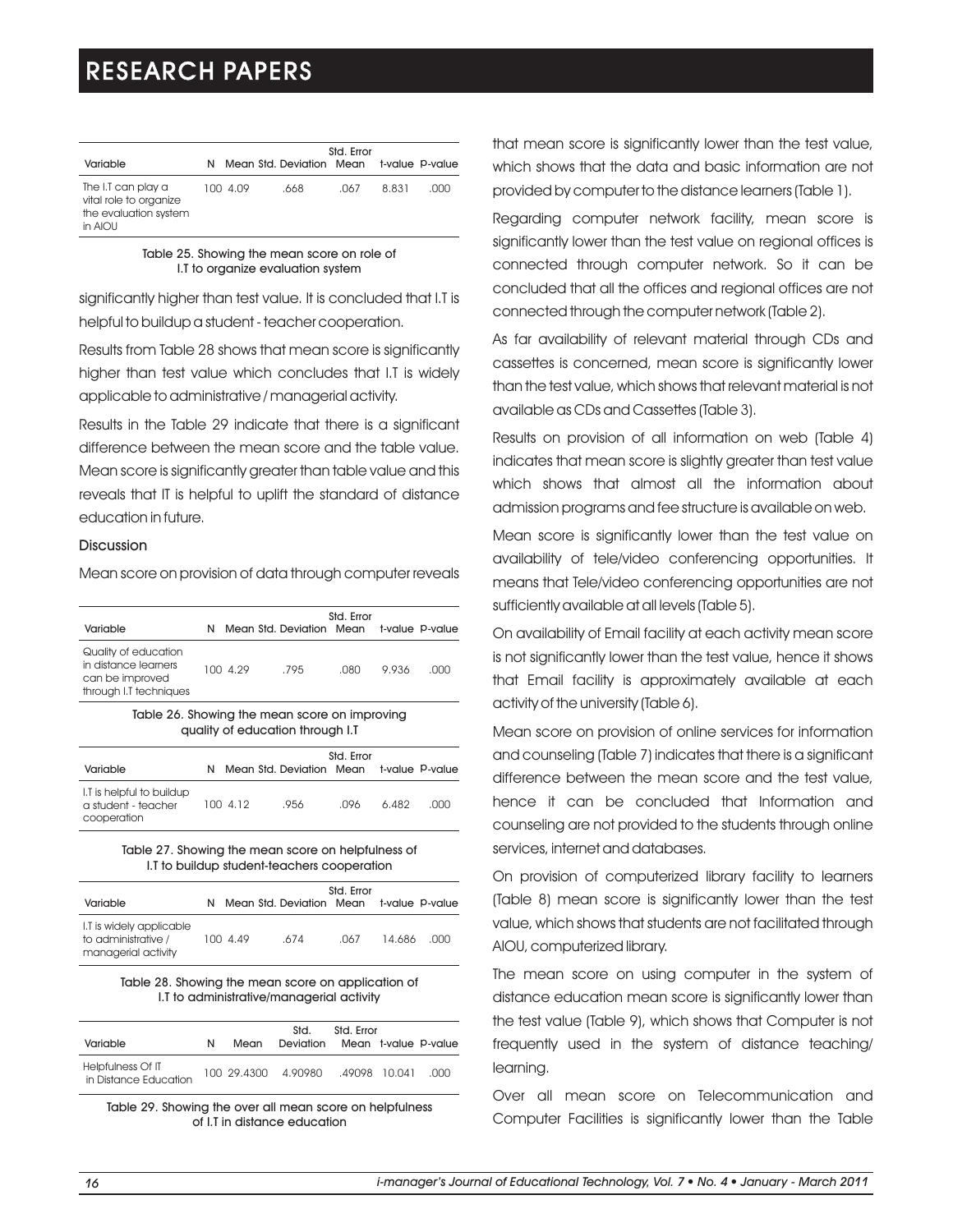value, here it can be said that telecommunication and computer facilities are not provided properly to the students of distance education (Table 10).

Mean score on preparation of radio programs for all courses is not significantly lower than the test value it shows that Radio programs are prepared for almost all courses at each level (Table 11).

On updating TV and radio programs according to students needs mean score is not significantly lower than the test value it shows that almost all TV and Radio programs are updated according to the students needs (Table 12 and 13).

On use of Broadcast media from basic to masters mean score is significantly lower than the test value (Table 14) which shows that Broadcast media is not used sufficiently from basic to master level.

Regarding over all mean score on Information about application of Radio T. V Programs there is a difference between the mean score and table value but that difference is not significant it can be concluded that radio and T.V programs are almost used to facilitate students of distance education (Table 15).

Mean score on including basic knowledge of I.T at all levels of study significantly lower than the test value (Table 16). Which shows that Basic knowledge about I.T is not included at all levels of study.

Regarding developing I.T infrastructure according to students needs (Table 17) there is a significant difference between mean score and table value. Mean score is significantly lower than the test value, which shows that The AIOU I.T infrastructure is not developed according to the students needs.

Mean score on training of personnel about their profession is not significantly lower than the test value, hence it shows that the I.T personnel get proper training time to time about their profession (Table 18).

Regarding designing system according to future needs (Table 19) shows that the mean score is not significantly lower than the test value, which indicates that The AIOU system is approximately designed according to the future needs.

As far problem of lack of funds to establish I.T structure is concerned, mean score is not significantly lower than the test value, hence it shows that Lack of funds is not the biggest problem to establish proper I.T structure (Table 20).

Over all mean score on I.T Infrastructure reforms indicate (Table 21) that there is a significant difference between the mean score and table value. Mean score is significantly lower than table value. This shows that is IT infrastructure in not good and AIOU is not focusing much on IT infrastructure reforms for the students of distance education.

Mean score on disseminating knowledge through I.T (Table 22) mean score is significantly higher than test value, it is concluded that I.T is quickest way of disseminating knowledge.

Mean score on helpfulness of I.T tools is significantly higher than test value, which shows that the I.T tools are helpful to minimize the financial restraints of the distance learner and university itself (Table 23).

As far helpfulness of I.T tools for remote area students is concerned mean score is not significantly greater than the test value, it shows that the I.T tools are of extensive help for the students of remote areas to solve their problems (Table 24).

Regarding role of I.T to organize evaluation system there is a great difference between mean score and test values and means score is significantly higher than test value. It is concluded that the I.T can play a vital role to organize the evaluation system in AIOU (Table 25).

Mean score on improving quality of education through I.T is significantly higher than test value (Table 26), which shows that Quality of education in distance learners can be improved through I.T techniques.

On helpfulness of I.T to buildup student-teachers cooperation there is a great difference between mean score and test values and means score is significantly higher than test value. It is concluded that I.T is helpful to buildup a student - teacher cooperation (Table 27).

There is a great difference between mean score and test value and mean score is significantly higher than test value. It means that I.T is widely applicable to administrative / managerial activity (Table 28).